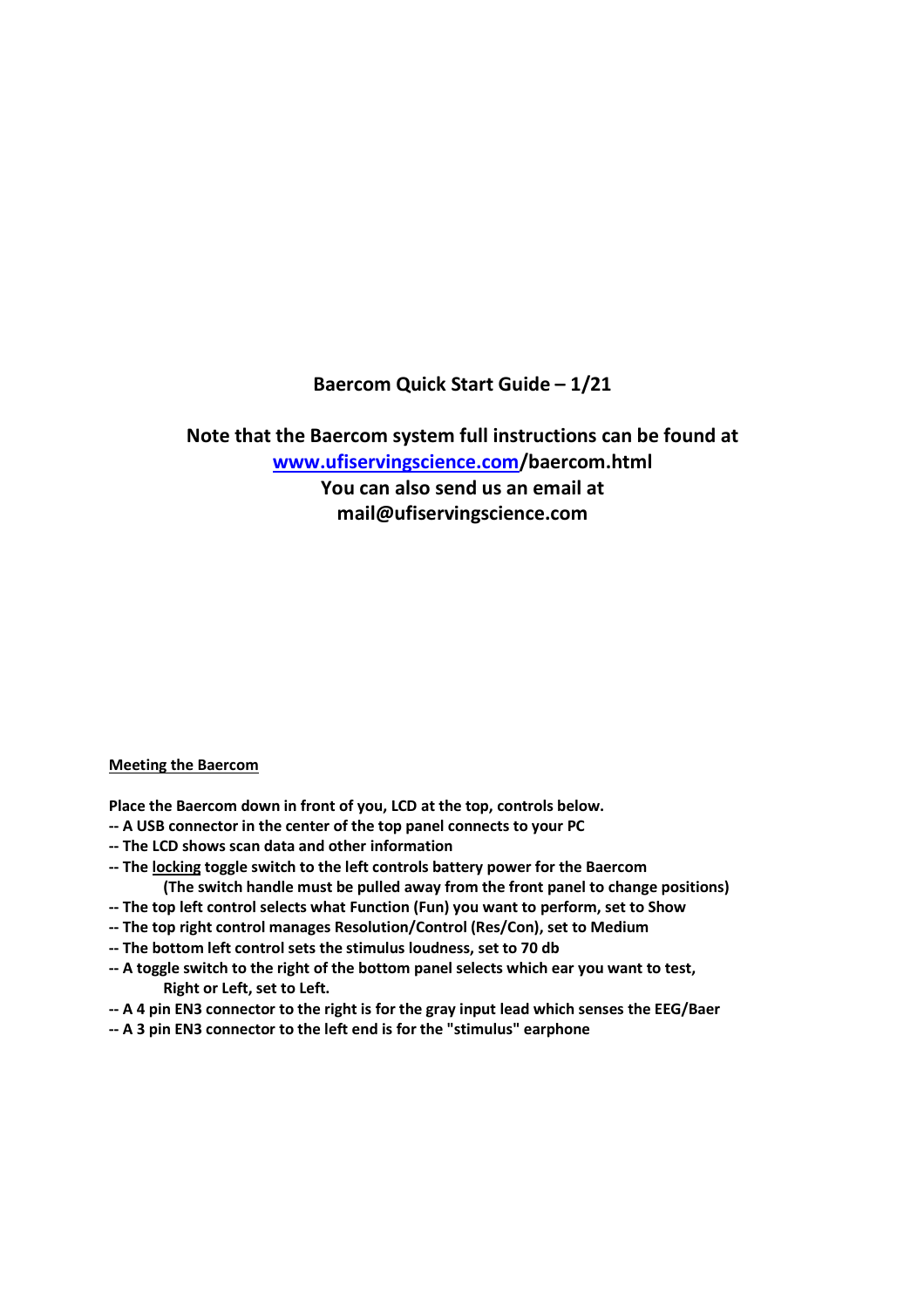**First Use of the Baercom (no subject connection, no other leads connected)** 

- **-- Turn the Baercom ON by toggling the power switch UP. This switch locks into either position, so you need to pull the switch handle away from the front panel to move it.**
- **-- The Baercom LCD will post 4 start-up messages, then show "Function to View"**
- **-- Turn the Fun (Function, upper left) switch to View**
- **>The LCD will show the EEG signal, flat and slightly fuzzy since nothing connected -- Turn Fun switch to Collect** 
	- **>If the Earphone was connected, you would now hear rapid clicks (Baer Stimulus)**
	- **>Scan Counter upper right will slowly advance from 000. Each scan = 100 clicks Between 10 and 20 scans is generally sufficient.**
	- **>The R or L next to the counter means Right or Left ear** 
		- **Should be "L" since the switch set to Left above.**
		- **This shows the setting of the Ear Select switch (right side bottom panel)**
		- **Setting of Ear Select switch should match location of Earphone on animal**

 **If you toggle this switch while collecting, you must re-start the data collection. -- Turn Fun switch to Show** 

 **>Counter in upper right will stop advancing (collection has stopped)** 

 **>M01 text upper left shows which internal memory bin will receive Baer trace if saved There are 31 internal memory bins for storing Baer traces** 

- **If M32 shows here the data memory is full (no more Baer traces can be saved)**
- **-- Turn Fun switch to Save** 
	- **>LCD posts "STORE BAER Plot?**
	- **>Save data by moving Res/Con switch from Medium, to Next then back to Medium Baer trace saved in the M01 bin shown.**
- **-- Toggle Ear Select switch (bottom panel) to Right**
- **-- Turn Fun switch to Collect**

 **>Scan Counter upper right will slowly advance from 000. Each scan = 100 clicks When testing animal, Number of Scans should be the SAME both ears** 

- **>The R or L next to the counter means Right or Left ear**
- **Should be "R"**
- **-- Turn Fun switch to Show**

 **>Counter in upper right will stop advancing (collection has stopped)** 

 **>M02 text upper left shows which internal memory bin will receive Baer trace if saved -- Turn Fun switch to Save** 

- **>LCD posts "STORE BAER Plot?**
- **>Save data by moving Res/Con switch from Medium, to Next then back to Medium Baer trace saved in the M02 bin shown.**

#### *You have just saved two Baer traces (no data ) in the Baercom internal memory!*

**--Turn Fun switch to Review, then turn Res/Con switch to Next** 

 **>LCD will step continuously through all 32 internal Baer memory trace bins >Bin 32 (M32 <---------> R020) will display pre-recorded Baer data >Bin 1 (M01 <-------- > L0xx) will display data just collected, saved in bin 01** 

 **>Bin 2 (M02 <-------- > R0xx) will display data just collected, saved in bin 02** 

 **>Bins 3-31 will show vacant (no data)** 

 **>Review will work through all 32 locations then start over at M01 and continue**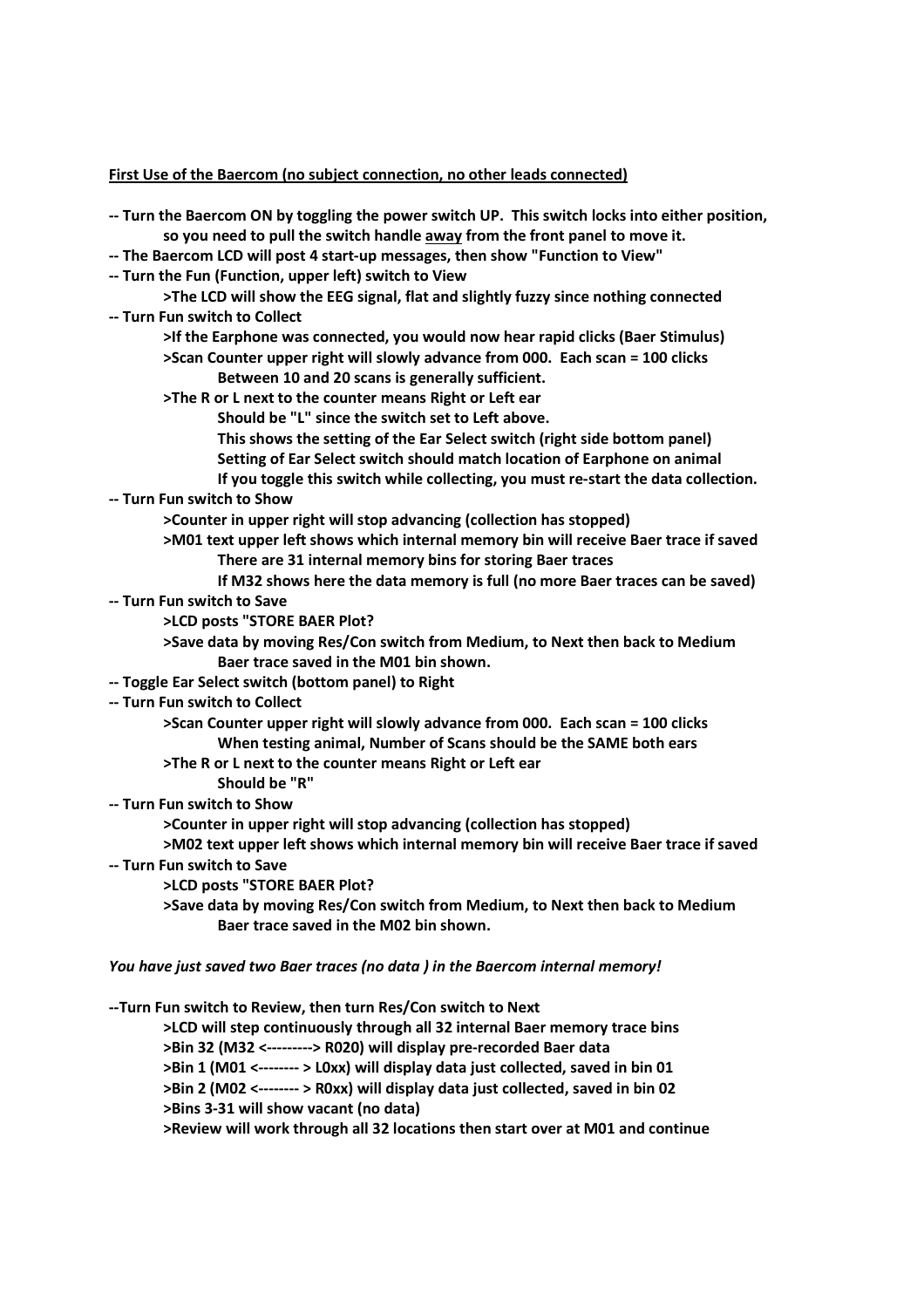| >Let this run through all bins and verify your two traces are saved<br>-- When M01 is showing, turn the Res/Con switch back to Medium. |
|----------------------------------------------------------------------------------------------------------------------------------------|
| >LCD Stepping through internal memory bins should stop                                                                                 |
| >M01 that you just recorded should be showing, with no Baer data                                                                       |
| >If you skip M01, put Res/Con switch back to Next and try again.                                                                       |
| -- With M01 showing, set the Res/Con switch to Delete                                                                                  |
| >LCD will post "ERASE BAER Plot?"                                                                                                      |
| >Move Res/Con switch to Medium then Next then back to Medium to delete                                                                 |
| >M01 memory bin should show on LCD with vacant data since erased                                                                       |
| You have just erased a Baer trace that you saved in the Baercom!                                                                       |
| -- Set the Res/Con switch back to Next.                                                                                                |
| >LCD will again continuously post internal data bins in succession                                                                     |
| >Sample data in M32 should still be present                                                                                            |
| >Data you saved in M01 should be erased.                                                                                               |
| >Data you saved in M02 should still be present                                                                                         |
| >Let this run through all bins and verify trace M02 is still saved                                                                     |
| -- When M32 is showing, set the Res/Con switch back to Medium                                                                          |
| >Bin 32 (M32 <---------> R20) will display pre-recorded Baer data                                                                      |
| -- Set the Res/Con switch to Delete                                                                                                    |

 **>You can't delete M32, the sample data.** 

 **>If you request Delete while displaying M32, you are asking if you can ERASE ALL DATA!!! DON'T DO THIS UNLESS YOU ARE SURE!!! [Move the Fun switch OUT OF Review if you want to escape] >Two messages will slowly post asking you if you are sure, twice. >After this, move the Res/Con to Medium, then Next then Medium >The LCD will post two messages as it clears internal bins. >Then the Baercom will start up as if from power-up.** 

*You have just erased all data stored in the Baercom internal memory bins!* 

**Install the Baercom-PC Software software on your computer** 

**There are three steps for this.** 

**-- Copy the Baercom-PC software folder from the USB Drive/CD/FTP Download Folder to a folder on your computer.** 

**-- Install the Baercom-PC software by running the "Setup-exe" file in the software folder.** 

**-- With the Baercom OFF, and your computer connected to the internet, plug the Baercom into a USB port on your PC for the first time, then leave it alone for 10 minutes.** 

**If you run into any problems with this, you will need to dig a little deeper to resolve them.** 

## **Using the Baercom with the Baercom-PC Software (no subject connection or other leads)**

**You need to have already successfully installed both the Baercom-PC software as well as the necessary USB drivers in order to work through this section! If you run into any issues while working through this section, you will need to dig a little deeper to resolve them.**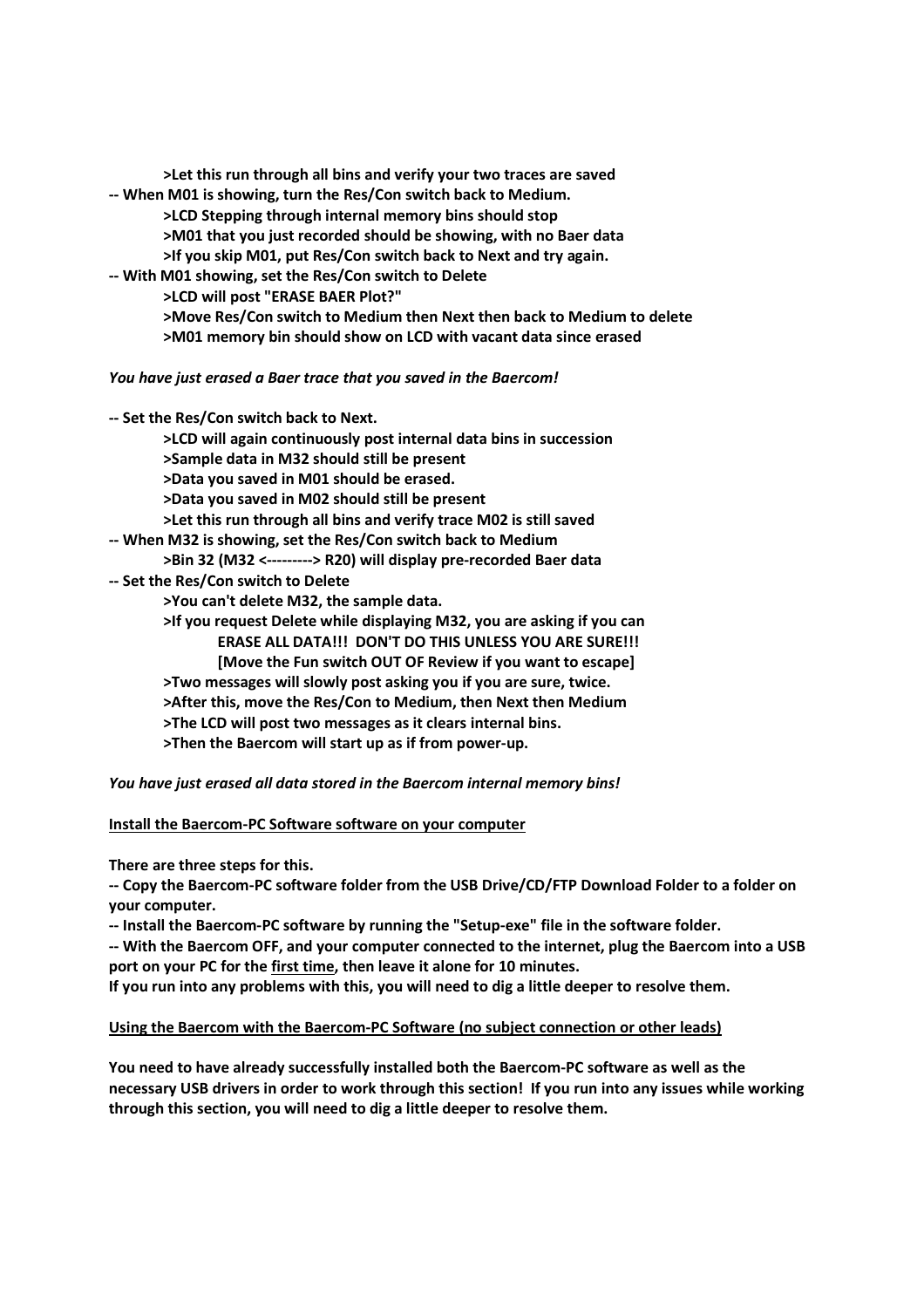- **-- Turn your computer on and let it work through start-up (~5 min.)**
- **-- Start the Baercom-PC software, select OK at the welcome screen to show the main window**
- **-- Connect the supplied USB cable between the Baercom and a free USB connector on your PC >If this is the first time you connected your Baercom to your PC wait 10 min for the USB Drivers to install.**
- **-- Baercom Setup** 
	- **>Set Ear Select to Left, Fun switch to Show, Res/Con to Medium**
- **-- Turn the Baercom ON (if not already)**
- **>Remember the Locking Toggle switch, pull the switch handle away from front panel -- When the Baercom posts "Function to View" set the Fun swith to View**
- **>The LCD will show the EEG signal, flat and slightly fuzzy since nothing connected**
- **-- Set the Fun switch to Collect**
- **-- Wait until "L010" shows in upper right of Baercom LCD** 
	- **>This means Left ear, 10 Scans**
- **-- When upper right shows "L010" set Fun switch to Show** 
	- **>Can be approximate, L011, etc.**
	- **>"M01" upper left should be blinking. If saved, this data will go into bin M01**
	- **>Every time the M01 blinks, the data trace is sent out Baercom USB port**
- **-- Press green Locate Baercom button (lower left) on Baercom-PC Software main window** 
	- **>Message window: Baercom Fun switch must be in Show or Review**
	- **>Press OK to clear**
	- **>Next window, Checking for Baercom**
	- **>Next window, Baercom has been Located**
	- **>After brief delay, next window asks if software should check for D.2 firmware**
	- **>Press NO since we will only download 1 trace**
	- **>D.2 Query should go away.**

#### *The Baercom-PC software on your computer has successfully located the Baercom!*

**[Completing this verifies that the Baercom PC software is correctly installed, and that the required USB drivers are functioning correctly. If you have any issues, you will need to dig a little deeper.]**

- **-- Press the green (L) Get baer Data button on the software (upper left) to direct the software to get the data on the Baercom LCD into the Baercom-PC software >Note that the Baer trace does not need to be saved for this to work. Note also that you can use Review to show a saved trace and download that too. >The software will post a window asking if you want to do this, press YES >The software will post a window reminding you the Fun switch must be Show or Review, press OK >The software will post a waiting window, then post the data on the Baercom LCD in the left data trace window.** 
	- **>The memory bin (if saved) as well as the number of scans will show in window >Ear select will show in window, and trace COLOR will always reflect Blue for Left, Red for Right**

*You have just downloaded a Baer Trace from the Baercom to the Report Software!* 

**You can now turn the Baercom OFF and disconnect the USB cable.**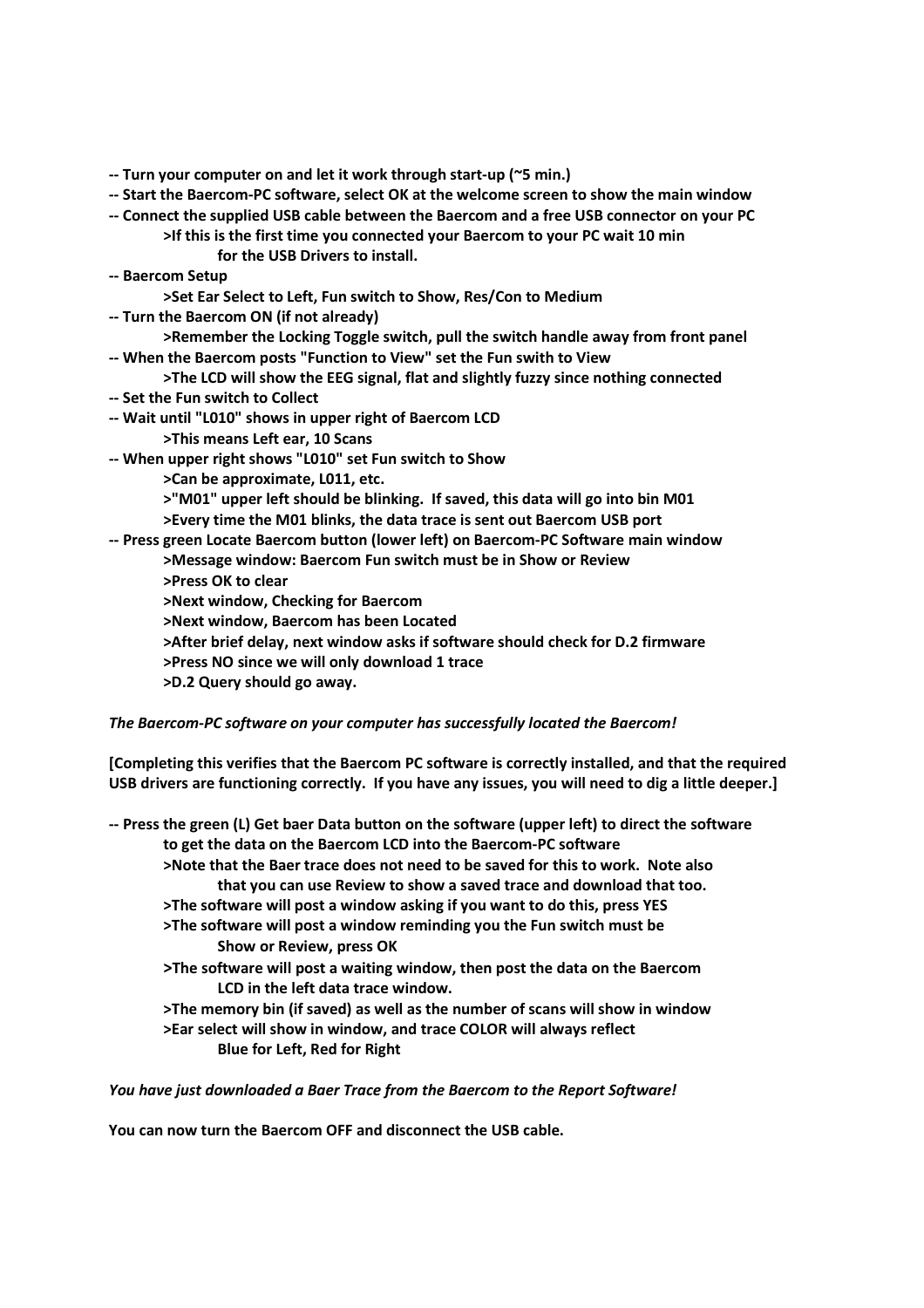#### **Using the EN3 Connectors**

**Note the picture below. This shows the Earphone plug next to the receptacle on the bottom end of the Baercom where it connects. The Key on both connectors must align or the connectors won't mate. (The gray input lead is identical except that it has 4 pins instead of 3.)** 

**-- Take the Earphone plug then rotate the collar at the end so you can see how it rotates.** 

**-- Face the plug towards the receptacle, then carefully rotate the entire plug so that the Key on both plug and receptacle are aligned (directly down).** 

**-- Insert the plug into the receptacle. It will only go in part way.** 

**-- Rotate the outer collar on the plug until the plug can be fully inserted into the receptacle.** 

**-- Gently rotate the locking collar clockwise some to hold the plug into the receptacle to help prevent accidental removal during testing.** 

**-- Next, remove the plug from the receptacle by rotating the locking collar counter-clockwise until it stops, then gently pull the plug out of the receptacle. (Don't pull on the wires!)** 

*You have just plugged in then unplugged an input lead to the Baercom! (Practice a few times!)* 

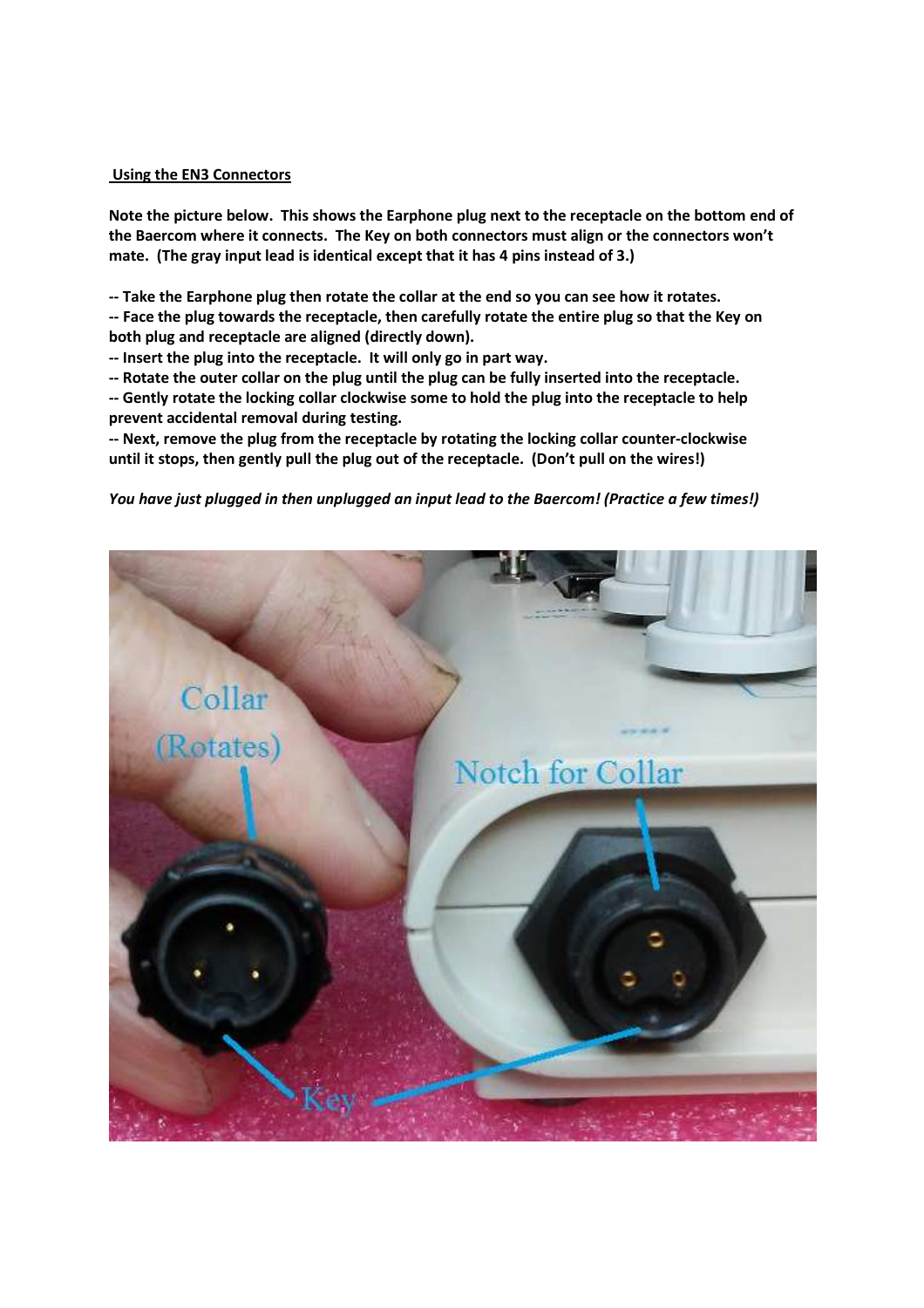**This concludes the Quick Start tasks.** 

#### **More Notes about using the Baercom with the Baercom-PC Software**

- **-- If it is the Baer you are seeing, successive traces will be almost identical. You can press the ALM (Add Left Mirror) or ARM (Add Right Mirror) to add a second collection to the trace windows (required by some records bodies) Inst. 4.5.1**
- **-- If your Baercom is D.2 you can download all Baer traces at once, and browse to the desired trace. Inst. 4.5.2**
- **-- The Locate process does not clear data already present in the Software trace area. This allows you to disconnect the Baercom from the PC if necessary between data collections.**
- **-- You can press CTA to clear trace windows. Inst. 4.5.4**

#### **Baercom Subject Connection**

**You will need to consult the full instructions for the Baercom system for this last piece of the Baercom puzzle. Section 1 discusses the Baer signal, and Section 2 covers the details of connecting your animal to the Baercom, then performing the Baer testing. There is no substitute for both attention to detail and a lot of practice for the content in these two sections.** 

**-------------------------** 

### **Baer-Din -- Baercom EEG/Baer Input Cable -- Overview and use UFI -- www.ufiservingscience.com 1/2021**

**The "Baer Din" is often referred to as the big gray input lead, and is one of the most important components of the Baercom system. The BAER signal is very small, and is superimposed on the already small EEG. It is the job of the Baer Din to connect this very small signal to the EEG amplifier inside the Baercom without adding any extra noise or interference. This is a demanding task.** 

**The gray connecting cable is long and fairly large, both to allow substantial shielding as well as to provide generous separation between the various signal leads inside. A 4 pin "EN3" black plug is attached to one end of the cable, and this plug mates with the matching EN3 jack on the right end of the Baercom lower panel, next to the Ear Select toggle switch. The use of the EN3 connector set is described above. The other end of this cable has an also gray molded "manifold" that includes recesses for 3 small, circular, touch-proof "DIN" connectors, hence the name. The DIN plugs on the lead ends of either needle electrodes or alligator clips slide into these recesses and make electrical connection at the same time. The color-coded label on the manifold helps to allow connection of the electrodes to the proper location on the animal.**